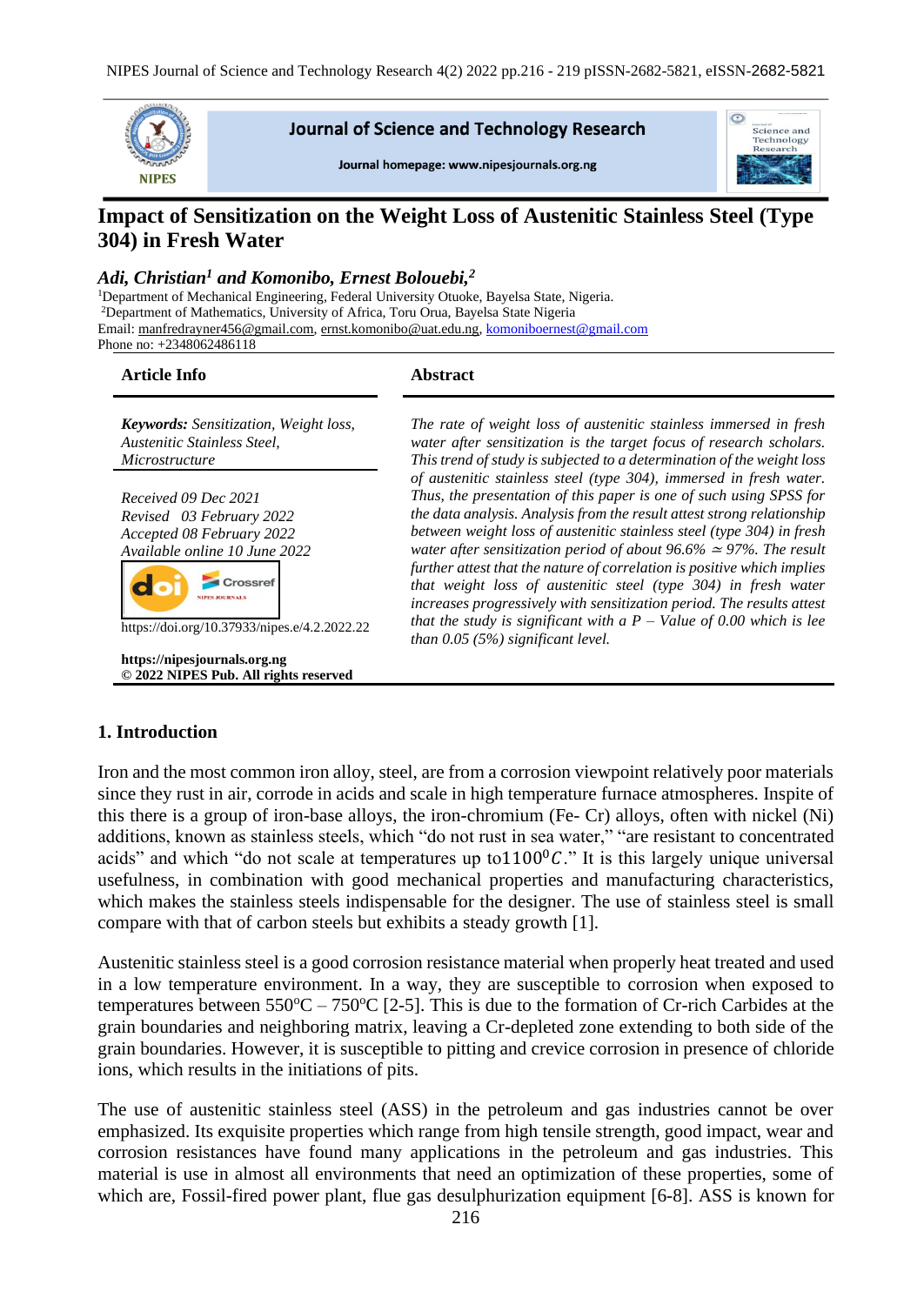its corrosion resistance principally due to the presence of chromium which is soluble in the austenitic matrix. Chromium adds to the overall corrosion resistance through a passivation process by forming a complex spinel-type [(Fe, Ni) 0 (Fe, Cr)203] passive film [9-11]. These austenitic stainless steels when exposed to temperature in the range of  $538^{\circ}$ C to  $850^{\circ}$ C undergoes precipitation of chromium carbides at the grain boundaries. This precipitation of chromium carbides at the grain boundaries is termed as sensitization. This sensitized steel suffers from intergranular corrosion. The presence of nitrogen is thought to improve resistance to intergranular attack due to retardation of carbide precipitation. Sensitization is a prime hassle in stainless steels that affects the alloy's durability. Chromium additions in steel is the primary contributor to sensitization.

Sensitization is described when a carbide precipitation prompted by the heat treatment which cause chromium-depletion near the grain boundaries. Chromium is immensely reactive with oxygen and will form a very thin chromium oxide layer on the surface of stainless steel. Sensitization treatment which expressively modifies the stress corrosion cracking geste and the cause of this is the intergranular precipitation and the grain boundary chromium depletion [12].

# **2. Materials and Method**

This work adopted the method used by [13] to determine the impact of sensitization and weight loss of the test steel in received and sensitized condition.

Austenitic stainless steel 304 grade was used. Investigation on weight loss and sensitization were conducted. This special grade of steel was obtained from NNPC Warri in the form of a sheet. The chemical composition is shown in Table 1.

| Type | $Fe(\%)$ | $\text{Mn}(\%)$ $\text{Cu}(\%)$ |      | $\mid V(\%)$ | $Co(\% )$ | $Cr(\%)$ | $Ni(\%)$ | $Mo(\%)$ | $Ti(\%)$ |
|------|----------|---------------------------------|------|--------------|-----------|----------|----------|----------|----------|
| 304  | 69.40    | 1.25                            | 0.22 | 0.07         |           | 18.82    | 9.99     | 0.26     |          |

Table 1. Chemical Composition of Austenitic Stainless Steel Type 304

Five sets of the coupon were given sensitization treatment under different soaking time of (30mm, 1 hour, 3 hours, 5 hours and 10 hours), in the temperature range of  $550^{\circ}$ C-750<sup>o</sup>C, using a digital heat treatment furnace, and cooled in air (normalized). Five coupons of the material were fully immersed in five beakers containing fresh water, labeled. The coupons were cleaned with soft brush and air dried in every two days intervals for weight loss reading for the total exposure time of 42days, a digitals balance is used for the reading. Another five coupons of the material in the treated condition was cut, to serve as a control specimen for metallographic studies. The coupons were mounted and ground progressively on emery grit papers (220-1000 grits) with water as the coolant. The ground coupons were then polished with diamond polishing paste, and etched with freshly prepared oxalic acid (HCL) and distilled water in the ratio 30:70. The micrograph of each etched coupon were viewed under a metallurgical microscope using a magnification of X 100 and the data analysis was done using SPSS.

## **3.0. Result and Discussion**

Table 2 depicts results from the data analysis of the impact of sensitization on the weight loss of austenitic stainless steel type 304 in fresh water. It shows that there is a strong relationship between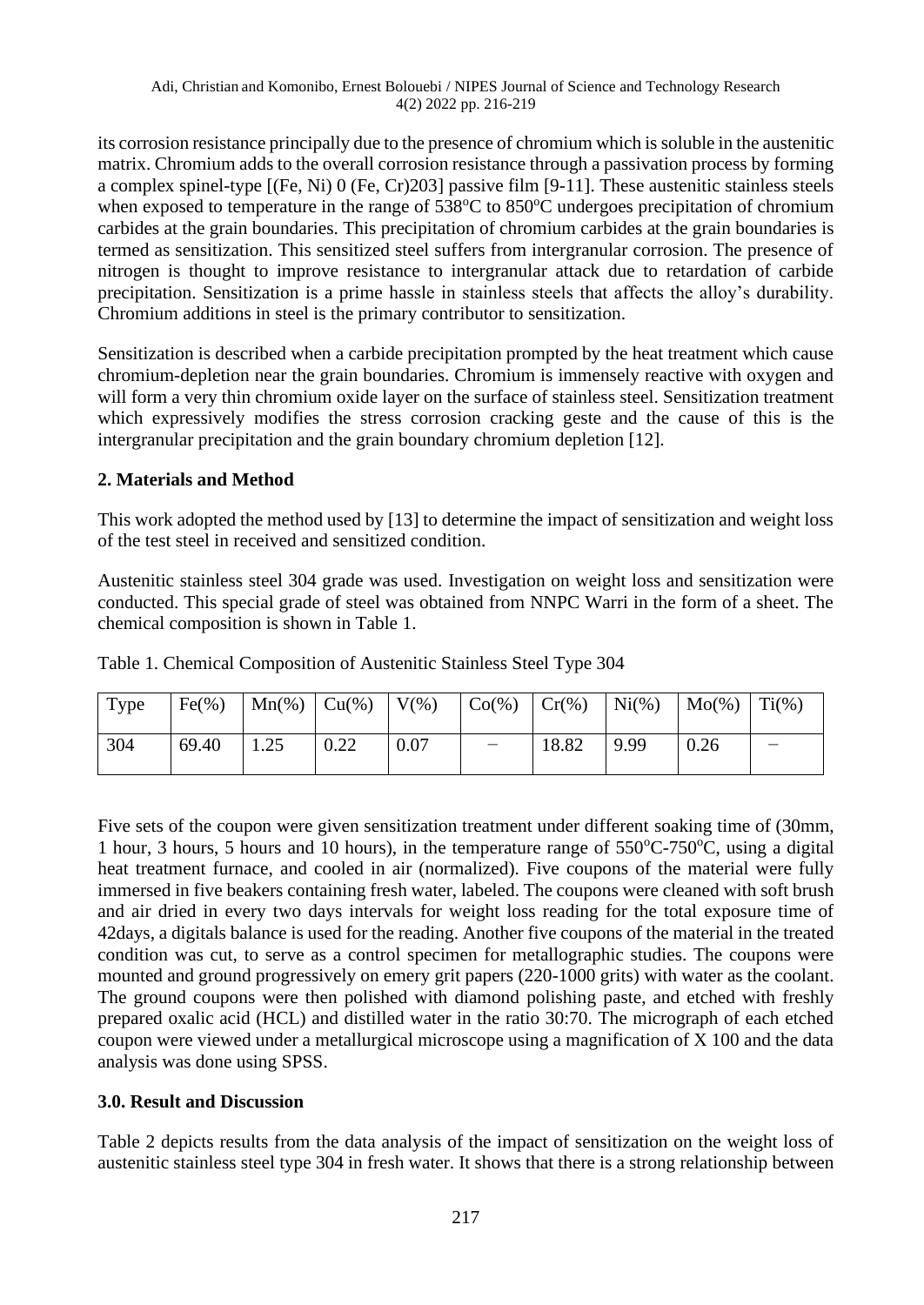the sensitization period and weight loss. A strong relation of about 96.6%  $\simeq$  97% exist between them.

The data analysis further shows positive between them which implies that as the sensitization period increases the rate of weight loss of austenitic stainless steel (type 304) immersed in fresh water also increases progressively. This result is true because it is observed that the weight loss in ASS 304 increases progressively, which is attributed to increase in the time of exposure for the sensitization of ASS 304 [13]. A P-value of 0.00 is obtained from the analysis shown in Table 3. This implies that the study is significant, hence the null  $(H<sub>O</sub>)$  hypothesis is rejected.

Table 2. Soaking Time for Type 304

| Soakin<br>g Time | 4<br>8       | 4   | 19<br>∠ | 24<br>ν | 28<br>$\circ$ | 33<br>O | 38<br>4 | 43  | 48<br>$\theta$ | 52<br>8 | 57<br>6 | 62<br>4 | 67<br>∽ | 72  | 76<br>8 | 81<br>O | 86  | 91  | 96  |
|------------------|--------------|-----|---------|---------|---------------|---------|---------|-----|----------------|---------|---------|---------|---------|-----|---------|---------|-----|-----|-----|
| Type<br>304      | $\mathbf{O}$ | - 6 | .01     | .01     | .01           | .01     | .01     | .01 | .02            | .02     | .02     | .02     | .02     | .02 | .03     | .03     | .03 | .04 | .04 |

Table 3. Correlations

|                        |                  |       |                            | Soaking Time | Austenitic<br>Stainless Steel<br>Type 304 |
|------------------------|------------------|-------|----------------------------|--------------|-------------------------------------------|
| Soaking Time           |                  |       | <b>Pearson Correlation</b> | 1            | $.966**$                                  |
|                        |                  |       | Sig. (2-tailed)            |              | .000                                      |
|                        |                  |       | N                          | 20           | 20                                        |
| Austenitic<br>Type 304 | <b>Stainless</b> | Steel | <b>Pearson Correlation</b> | $.966**$     | $\mathbf{1}$                              |
|                        |                  |       | Sig. (2-tailed)            | .000         |                                           |
|                        |                  |       | N                          | 20           | 20                                        |

\*\*. Correlation is significant at the 0.01 level (2-tailed).

### **4.0. Conclusion**

The study shows that weight loss of austenitic stainless steel (type 304) increases progressively with an increase in sensitization period.

### **References**

- [1] Outokumpu, Handbook of stainless steel.2013, www.outokumpu.com.
- [2] R. Singh, B. Ravikumar, A. Kumar, P.K. Dey, I. Chathova, (2003) 2441. Metall.Mater. Trans. A 34
- [3] G. RadenKovic, S.K. Zecevic, Z. Cvijovic, D. M. Drazic, J.Serb. Chem. Soc. 60 (1995) 53
- [4] H. Ma, S. Chem, C. Yang, J. Luo, J. Serb.Chem. Soc. 67 (2002) 435